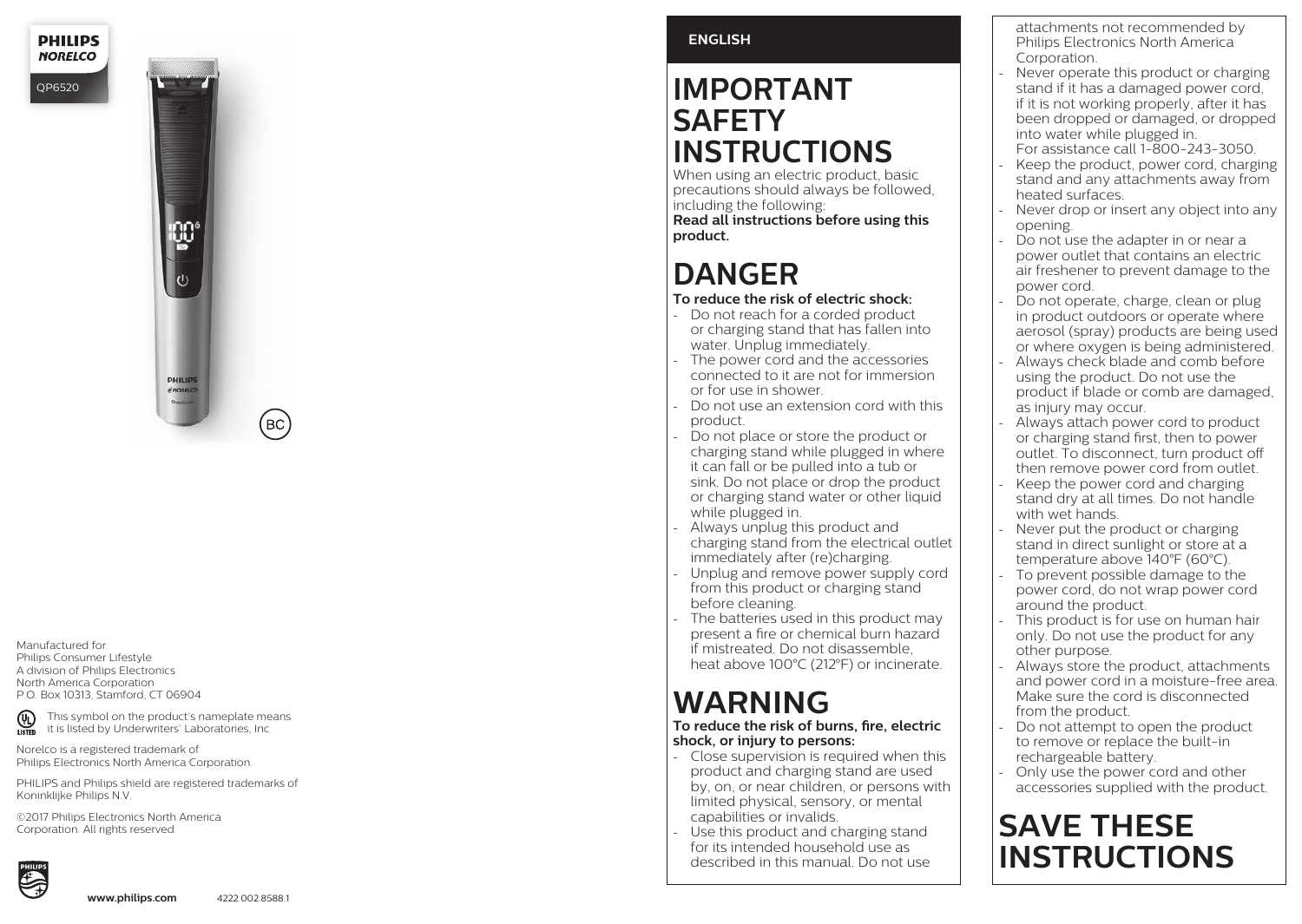**IMPORTANT:** The power plug contains a transformer. Do not cut off the power plug to replace it with another plug as this will cause a hazardous condition.

#### **Introduction**

Congratulations on your purchase and welcome to Philips Norelco! To fully benefit from the support that Philips Norelco offers, register your product at **www.norelco.com/register** .



# **General description (Fig. 1)**

- 
- 1 Blade<br>2 Blade 2 Blade release slide switch<br>3 Travel lock
- 3 Travel lock<br>4 Battery stat
- 4 Battery status percentage<br>5 Charge symbol
- Charge symbol
- 6 LED Digital display<br>  $\frac{7}{2}$  On/off button
- 7 On/off button<br>8 Charging stand
- Charging stand
- 9 Small plug of the charging stand
- 10 Small plug
- 11 Power plug
- 12 Precision trimming comb
- 13 Hair length setting wheel
- Not shown: pouch



This symbol indicates that the product can be used in the bath or shower.



# **Charging**

Charging takes approx. 1 hour. Charge the product before first use and when the charge symbol blinks orange.

- Charging or using the product at temperatures below 40°F (4,5°C) or higher than 95°F (35°C) adversely affects the lifespan of the battery.
- If the product is subjected to a major change in temperature, pressure or humidity, let the product acclimatize for 30 minutes before use.

#### Battery status indications

- When the product is almost empty, the charge symbol blinks orange (Fig. 2).
- The remaining battery capacity is indicated by the battery status percentage on the display.
- When the product is charging, the charging symbol blinks white (Fig. 3).
- Quick charge: after approx. 5 minutes charging, the product contains enough energy for 5 minutes use. During quick charge the charge symbol blinks white quickly until quick charge is finished.
- When the battery is fully charged, the battery status percentage shows 100% and the charge symbol lights up continuously.

Note: After approx. 30 minutes, the light goes out automatically.

# Charging with the power cord

- 1 Make sure the product is switched off.
- 2 Insert the small plug into the product and put the power plug in any 120V AC outlet (Fig. 5).
- 3 After charging, remove the power plug from the wall outlet and pull the small plug out of the product.

# Charging in the charging stand

- 1 Insert the small plug into the charging stand and put the power plug in any 120V AC outlet (Fig. 5).
- 2 Put the product in the charging stand  $(Fip 6)$
- 3 After charging, remove the power plug from the wall outlet and pull the small plug out of the charging stand.

# Operating time

When the product is fully charged, it has a cordless operating time of up to 90 minutes.

Note: An adapter plug may be necessary for cord usage in some foreign countries. Use an attachment plug adapter of the proper configuration for power outlet.

# **Using the product**

**Always check the product and all accessories before using. Do not use the product or any accessory if it is damaged, as this may cause injury. Always replace a damaged part with one of the original type.**

**This product is for use on facial hair only. It is not intended for shaving, edging or trimming hairs on lower body parts or scalp hair.**

# Note: This product is for cordless use (Fig. 7).

- Use this product for its intended household use as described in this manual.
- For hygienic reasons, the product should only be used by one person.
- Trimming is easier when the skin and hair are dry.
- Be careful when trimming without a comb as the product will trim every hair it touches when it is turned on.
- Before using the product, always check the blade for damage or wear. If the blade is damaged or worn, do not use the product, as injury may occur. Replace a damaged blade before you use the product (see 'Replacement').
- Use the product to trim, edge or shave facial hair (beard, moustache and sideburns). Shave for a smooth result, trim to obtain a certain length and edge to create perfect edges and sharp lines. Take your time when you first start to use the product. You have to acquire practice with the product.

# Turning the product on and off

1 Press the on/off button once to turn the product on or off (Fig. 8).

# Shaving

- Make sure that the blade is in full contact with the skin by placing it flat on the skin.
- For the best result, move the product against the grain.
- Make long strokes while pressing lightly.
- Use the product dry or wet with gel or foam, even in the shower.
- Shaving a clean beard and face gives the best results.
- 1 Switch on the product (Fig. 8).
- 2 Place the blade on the skin and move the product up or against the grain in long strokes while pressing lightly (Fig. 9).

Note: Make sure you hold the surface of the blade flat against your skin (Fig. 10).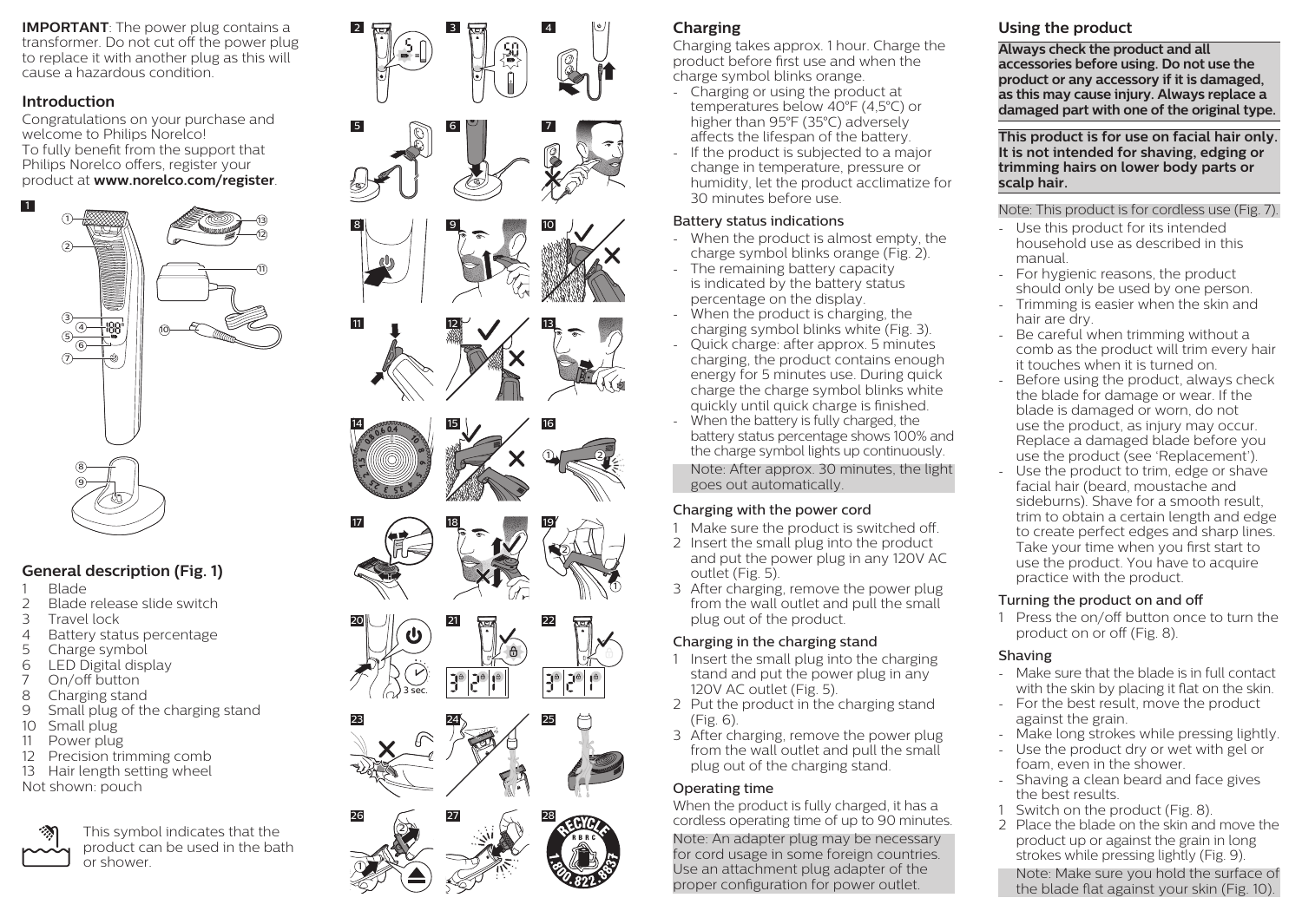3 Switch off and clean the product after every use (see 'Cleaning').

#### Edging

- Use both edges of the blade to create sharp lines and perfect edges.
- Hold the product in such a way that the blade is perpendicular to the skin and one of its edges touches the skin. This allows more precise detailing of sideburns and the area around the mouth and nose.
- 1 To use the blade for creating sharp edges and lines, use either edge of the blade (Fig. 11).
- 2 Switch on the product (Fig. 8).
- 3 Place the edge of the blade perpendicular onto the skin (Fig. 12).
- 4 Make straight strokes while applying gentle pressure (Fig. 13).
- 5 Switch off and clean the product after each use (see 'Cleaning').

#### Trimming with comb

- The precision trimming comb allows you to trim hair to different lengths. When you trim for the first time, start at the highest length setting to familiarize yourself with the product.
- The settings on the wheel correspond to the remaining hair length after trimming in millimeters. You can select a length from 0.4mm (1/32 in.) to 10mm (13/32 in.) (Fig. 14).
- Always trim in the direction of the teeth of the precision trimming comb making sure the flat part of the comb is in full contact with the skin for an even trimming result (Fig. 15).
- Since all hairs do not grow in the same direction, you may want to try different trimming positions (i.e. upwards, downwards, or across). Practice is best for optimum results.
- Make sure to always move the product against the grain.
- Trimming is easier when the skin and hair are dry.
- 1 Place the front part of the comb onto the blade and push the projection at the back of the comb into the product ('click') (Fig. 16).
- 2 Turn the hair length setting wheel to select the desired hair length setting (Fig. 17).The settings on the wheel correspond to the remaining hair length after trimming. You can select a length from 1/32 in./0.4mm to 13/32 in./10mm.
- 3 Switch on the product (Fig. 8).
- 4 Place the comb onto the skin and move the product upwards slowly, against the grain (Fig. 18).
- 5 Switch off and clean the product after each use (see Cleaning').
- 6 To remove the comb, pull the back part off the product and then slide the comb off the blade (Fig. 19).

# **Travel lock**

The product is equipped with a travel lock function. You can use the travel lock if you are going to store the product for a longer time period or if traveling. The travel lock prevents the product from being switched on by accident.

#### Activating the travel lock

- 1 Press the on/off button for 3 seconds (Fig. 20).
- The travel lock symbol lights up and the digital display counts down (Fig. 21).
- When the travel lock is activated, the travel lock symbol flashes.

#### Deactivating the travel lock

- 1 Press the on/off button for 3 seconds (Fig. 20).
- The display counts down. Then the travel lock symbol lights up and switches off (Fig. 22).
- The product is now ready for use.

Note: The product unlocks automatically when connected to an electrical outlet.

# **Cleaning**

Clean the product after every use.

Never use scouring pads, abrasive cleaning agents or aggressive liquids such as gasoline or acetone to clean the product.

Do not tap the product or blade against a surface to remove hairs and water as this may cause damage to the product and blade (Fig. 23). If the blade is damaged, replace immediately.

Never dry the blade with a towel or tissue, as this may cause damage.

# Cleaning the product

- 1 Turn off the product.
- 2 Remove the comb from the blade (Fig. 19). 3 Blow off any hairs that have
- accumulated on the blade and/or comb (Fig. 24). 4 Switch on the product briefly while
- rinsing the blade with lukewarm water (Fig. 24).
- 5 Rinse the comb with lukewarm water (Fig. 25).
- 6 Carefully shake off excess water and let all parts air dry completely.

Note: The blade is fragile. Handle it carefully. Replace the blade immediately if it is damaged.

This product has no other userserviceable parts. For assistance call 1-800-243-3050.

#### **Storage**

- Always attach the precision trimming comb on the blade to protect the blade from damage during traveling or storage (Fig. 16).
- Store the product in the pouch supplied. Make sure the product and attachments are dry before storing in the pouch.
- Be sure the product is turned off. Remove cord from outlet and the product before storing it in a safe, dry location where it will not be crushed, banged, or subject to damage.
- Do not wrap cord around the product when storing.
- Store cord in a safe location where it will not be cut or damaged.
- Do not place or store the product where it can fall or be pulled into a tub or sink, water or other liquid while plugged in.

#### **Replacement**

#### Replacing the blade

For optimal cutting and gliding performance, we advise you to replace the blade every 4 months or when it no longer provides the shaving or trimming results you expect. Depending on your usage behavior the exact lifetime of the blade could be longer or shorter. Similar to a manual blade, the blade becomes blunt over time, which results in increased hair pulling and reduced cutting performance. Always replace the blade with original Philips Norelco blade (see 'Accessories'). 1 Turn off the product.

- 2 Carefully push the blade release slide switch upwards while holding the blade on each side (Fig. 26). This will prevent the blade from flying away.
- 3 Hold the new blade on both sides and press it onto the handle ('click') (Fig. 27).

Note:Be careful, the edges of the blade are sharp. When you hear a 'click' the new blade is placed correctly and ready for use.

### **Accessories**

Replacement parts and accessories may be purchased at a store near you or on our

#### website **www.philips.com/store**.

The following accessories are available:

- Model QP210 Philips Norelco Replacement Blade, 1-Pack
- Model QP220 Philips Norelco Replacement Blade, 2-Pack

#### **Assistance**

For assistance, visit our website: **www.philips.com/support** or call toll free 1-800-243-3050. Online information is available 24 hours a day, 7 days a week.

### **Disposal**

- This product contains a rechargeable lithium-ion battery which must be disposed of properly (Fig. 28). Contact your local town or city officials for battery disposal information. You can also call 1-800-822-8837 or visit **www.call2recycle.org** for battery drop-off locations.
- For assistance, visit our website **www.philips.com/support** or call 1-800-243-3050 toll free.
- Your product is designed and manufactured with high quality materials and components, which can be recycled and reused. For recycling information, please contact your local waste management facilities or visit **www.recycle.philips.com**

# **Full Two-Year Warranty**

Philips Electronics North America Corporation warrants this new product (except blade and comb) against defects in materials or workmanship for a period of two years from the date of purchase, and agrees to repair or replace any defective product without charge. **IMPORTANT**: This warranty does not cover damage resulting from accident, misuse or abuse, lack of reasonable care, the affixing of any attachment not provided with the product or loss of parts or subjecting the product to any but the specified voltage or batteries.\*